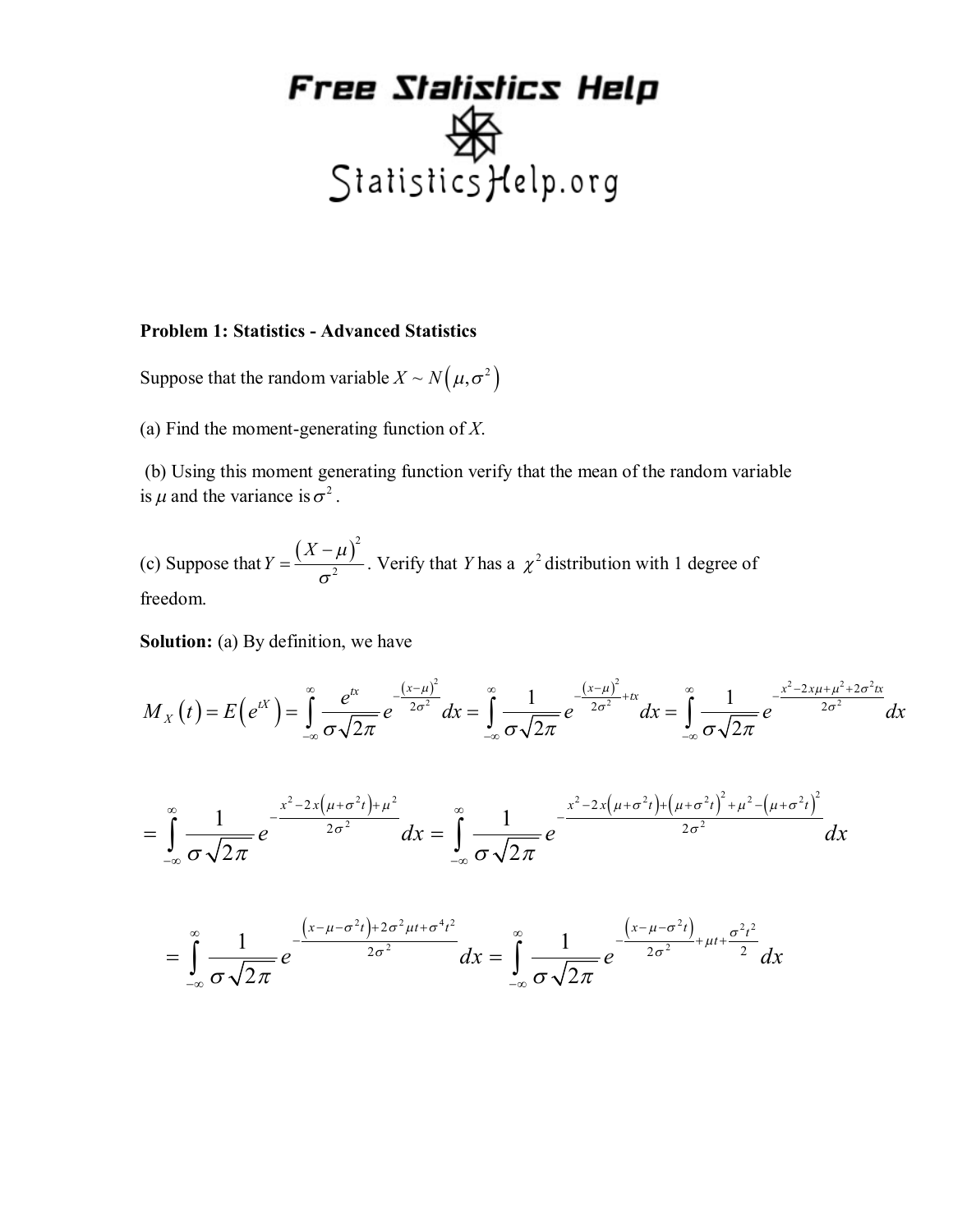$$
=e^{\mu t+\frac{\sigma^2t}{2}}\left(\int_{-\infty}^{\infty}\frac{1}{\sigma\sqrt{2\pi}}e^{-\frac{\left(x-\mu-\sigma^2t\right)}{2\sigma^2}}dx\right)=e^{\mu t+\frac{\sigma^2t^2}{2}}\cdot 1=e^{\mu t+\frac{\sigma^2t^2}{2}}
$$

(b) Now, differentiating we get:

$$
M_X(t) = \exp\left(\mu t + \frac{\sigma^2 t^2}{2}\right)\left(\mu + \sigma^2 t\right)
$$

and hence,

$$
\mu = M_X(0) = \exp(0)(\mu + 0) = \mu
$$

On the other hand,

$$
M'_X(t) = \exp\left(\mu t + \frac{\sigma^2 t^2}{2}\right)\left(\mu + \sigma^2 t\right)^2 + \exp\left(\mu t + \frac{\sigma^2 t^2}{2}\right)\left(\sigma^2\right)
$$

which means that

$$
E(X^{2}) = M_{X}^{*}(t) = \exp(0)(\mu)^{2} + \exp(0)(\sigma^{2}) = \mu^{2} + \sigma^{2}
$$

which implies that  $\sigma^2 = E(X^2) - \mu^2 = \text{var}(X)$ .

(c) In fact, since

$$
\frac{(X-\mu)}{\sigma} \sim N(0,1)
$$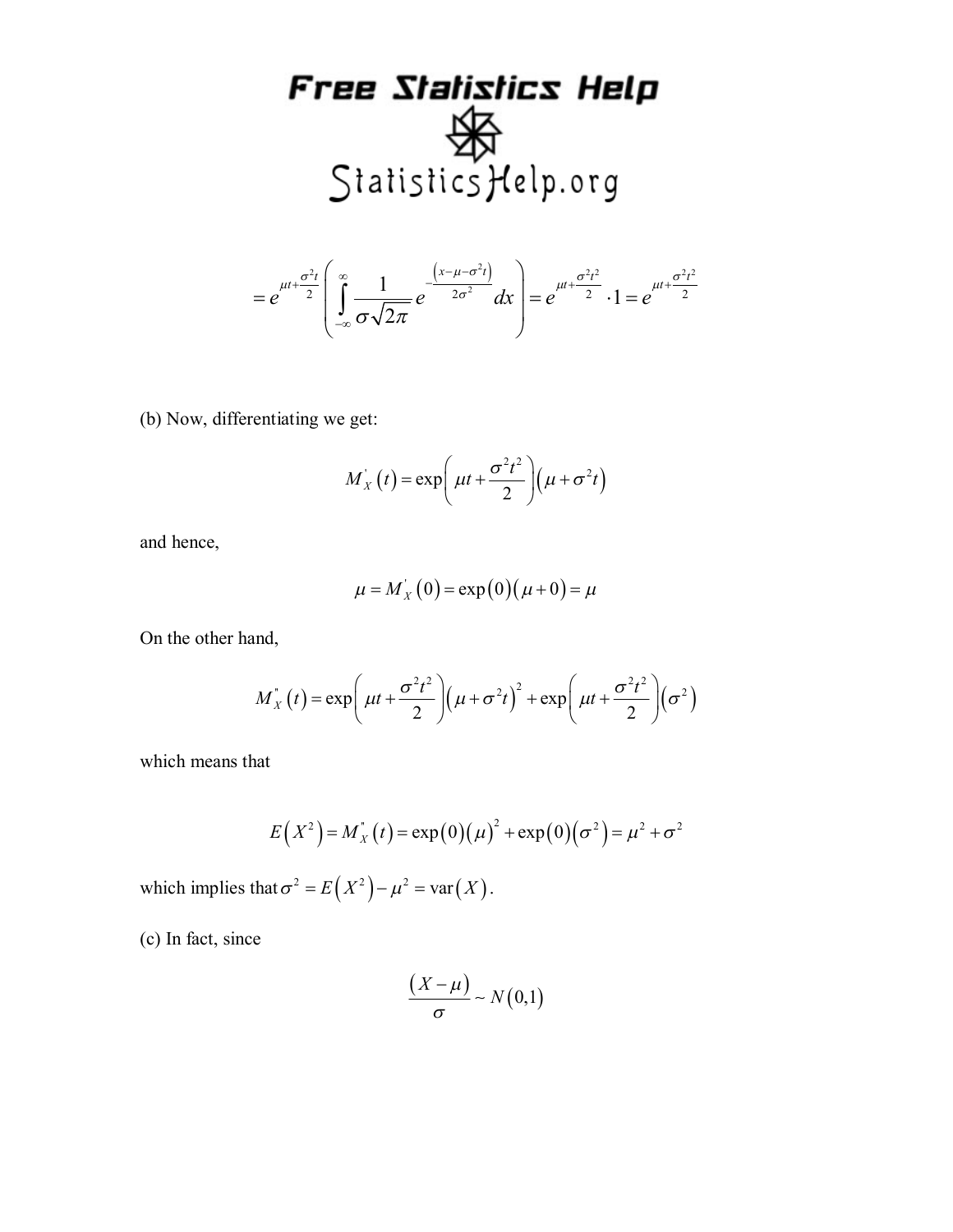then by definition,  $Y = \frac{(X - \mu)^2}{2} = \left(\frac{X - \mu}{\mu}\right)^2$  $Y = \frac{(X - \mu)^2}{2} = \left(\frac{X - \mu}{2}\right)$  $\sigma^2$   $\sigma$ 

 $=\frac{(X-\mu)^2}{\sigma^2}$  =  $\left(\frac{X-\mu}{\sigma}\right)^2$  has a  $\chi^2$  distribution with 1 degree of

freedom.

#### **Problem 2: Statistics - Analysis of Variance**

2

A company sells 3 items: swimming pools, spas, saunas. Owner decides to see whether age of the sales rep and the type of item affect monthly sales. At  $a=0.05$ , analyze the data shown, using a two-way ANOVA. Sales are given in hundreds of dollars for a randomly selected month, and five salespeople were selected for each group.

| Age of      | Product<br>Pool    | Spa                | Sauna              |  |  |
|-------------|--------------------|--------------------|--------------------|--|--|
| Salesperson |                    |                    |                    |  |  |
| Over 30     | 56, 23, 52, 28, 35 | 43, 25, 16, 27, 32 | 47, 43, 52, 61, 74 |  |  |
| 30 or under | 16, 14, 18, 27, 31 | 58, 62, 68, 72, 83 | 15, 14, 22, 16, 27 |  |  |

**Solution:** We need to test for

 $H_0$ : the means are the same for all the products

and for

 $H_0$ : the means are the same for all ages of the sales persons

and

 $H_0$ : there's no interaction bewteen Product and Age of Sales Person

The ANOVA summary table is shown below: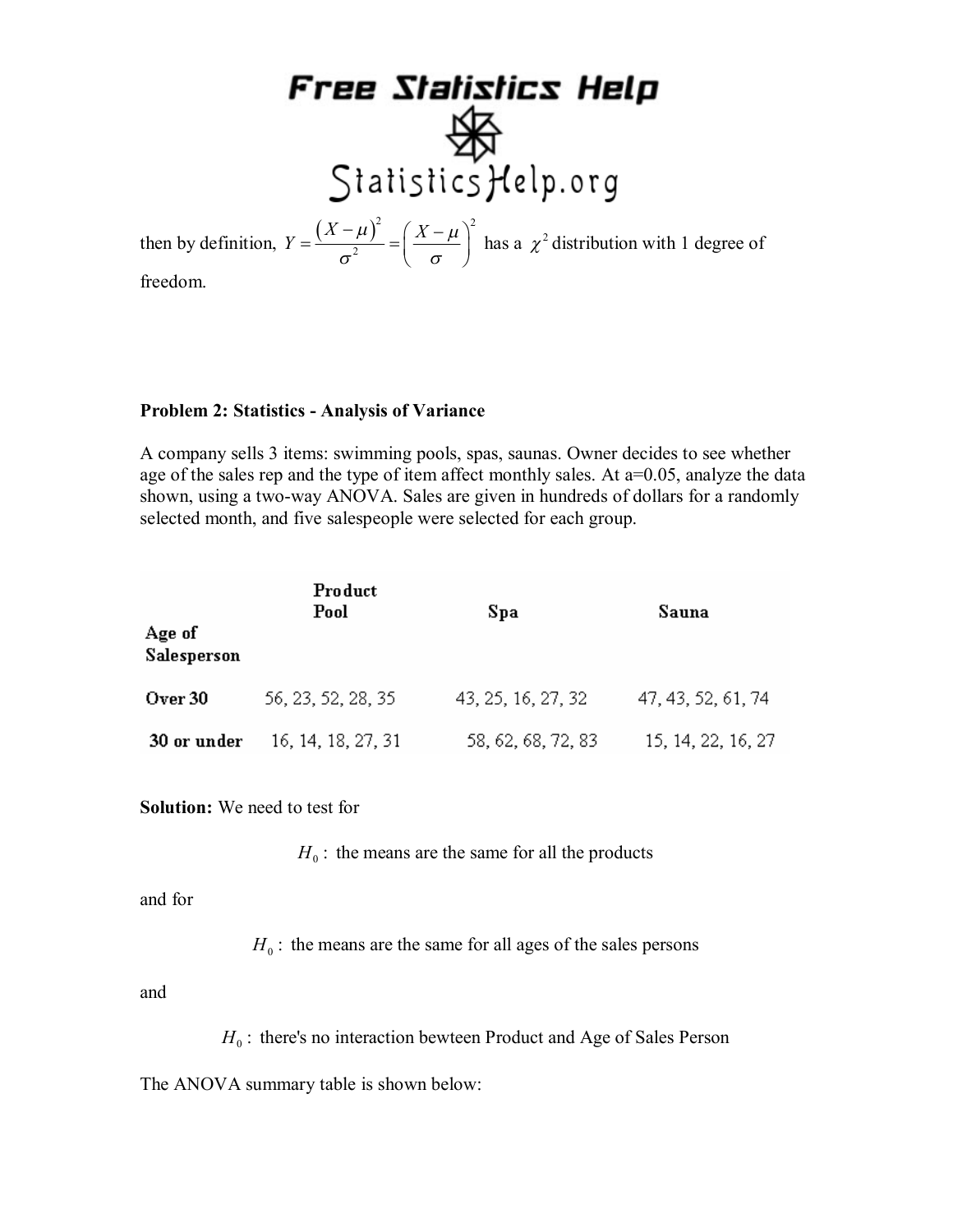| ANOVA summary table for #15.<br>Source | <b>SS</b> | d.f.           | <b>MS</b>                                                             | F                                        |
|----------------------------------------|-----------|----------------|-----------------------------------------------------------------------|------------------------------------------|
| Age                                    | 168.033   |                | 168.033                                                               | $\frac{168.033}{1} = 1.5667$<br>107.25   |
| Product                                | 1762.067  | $\overline{2}$ | $\frac{1762.067}{2} = 881.0335$                                       | $\frac{881.0335}{2} = 8.214765$<br>107.5 |
| Interaction                            | 7955.267  | 2              | $\frac{7955.267}{2} = 3977.6335$ $\frac{3977.6335}{107.5} = 37.08749$ | 107.5                                    |
| Within                                 | 2574.000  | 24             | $\frac{2574}{24} = 107.25$                                            |                                          |

Total 12,459.367 29

The critical value for (1, 24) degrees of freedom and a 0.05 significance level is 4.2597. The critical value for (2, 24) degrees of freedom and a 0.05 significance level is 3.4028. *From this we conclude that the both Product and the interaction between Product and Age affect significantly the means, at the 0.05 significance level.*

#### **Problem 3: Statistics - Analysis of Variance**

A researcher at an accounting firm wants to out whether the current ratio for three

industries is about the same. Random samples of eight firms in industry A, six firms in

industry B, and six firms in industry C are available. The ratios are as follows:

Industry A: 1.38, 1.55, 1.90, 2.00, 1.22, 2.11, 1.98, 1.61

Industry B: 2.33, 2.50, 2.79, 3.01, 1.99, 2.45

Industry C: 1.06, 1.37, 1.09, 1.65, 1.44, 1.11

Conduct the test at  $\alpha$  = 0.05, and state your conclusion.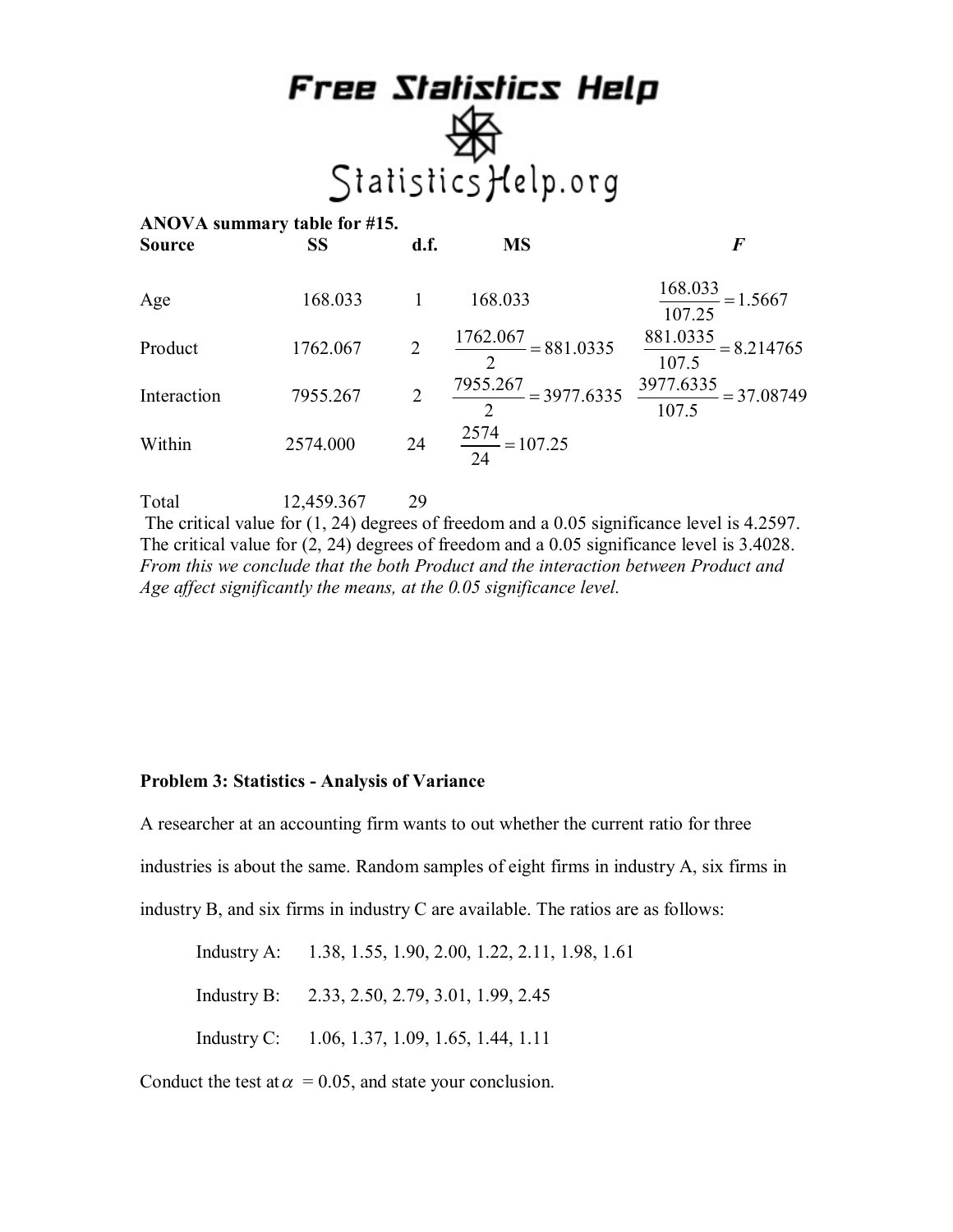**Solution:** We are comparing the population mean ratio for three different industries. Our hypotheses are. Let's call  $\mu_A$ ,  $\mu_B$ ,  $\mu_C$ , to those mean ratios, our hypotheses are

> $H_0$ : the current ratio for three industries is not signicantly different  $H<sub>1</sub>$ : the current ratio for three industries is signicantly different

We use ANOVA (analysis of variance) to test this hypothesis. One of the assumptions for ANOVA is that the population variances are the same. We'll use an F-test to compare all thee pairs of variances, obtaining that

|                              | А        | R        |
|------------------------------|----------|----------|
| Mean                         | 1.71875  | 2.511667 |
| Variance                     | 0.105298 | 0.126977 |
| Observations                 | 8        |          |
| df                           | 7        | 5        |
| F                            | 0.829272 |          |
| P(F<=f) one-tail             | 0.395638 |          |
| F Critical one-tail 0.251792 |          |          |

F-Test Two-Sample for Variances

F-Test Two-Sample for Variances

|              | R                    |    |
|--------------|----------------------|----|
| Mean         | 2.511666667 1.286667 |    |
| Variance     | 0.126976667 0.056747 |    |
| Observations | 6                    |    |
| df           | 5                    | Б. |
|              | 2.237605733          |    |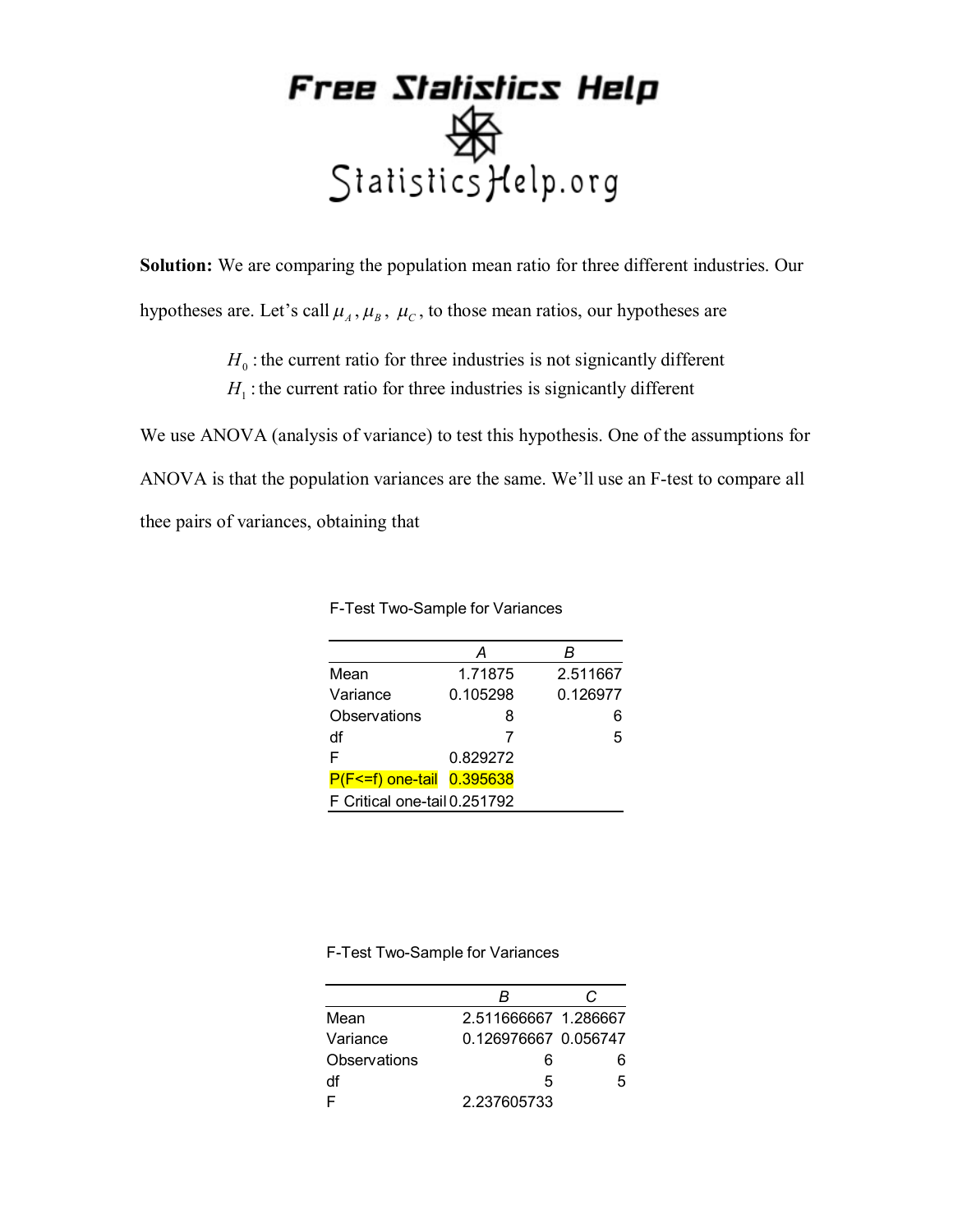|                     | Free Statistics Help |
|---------------------|----------------------|
|                     | Statistics Help.org  |
| P(F<=f) one-tail    | 0.198705266          |
| F Critical one-tail | 5.050338814          |

F-Test Two-Sample for Variances

|                              | А        | C        |  |  |  |
|------------------------------|----------|----------|--|--|--|
| Mean                         | 1.71875  | 1.286667 |  |  |  |
| Variance                     | 0.105298 | 0.056747 |  |  |  |
| Observations                 | 8        |          |  |  |  |
| df                           |          | 5        |  |  |  |
| F                            | 1.855584 |          |  |  |  |
| P(F<=f) one-tail             | 0.2571   |          |  |  |  |
| F Critical one-tail 4.875858 |          |          |  |  |  |

All the p-values are greater than 0.05, the level of significance, and therefore none of them is significant, which means that *we can consider all the population variances to be equal*. Now we can safely apply the ANOVA procedure. Using EXCEL we get

**ANOVA**

| .                     |          |    |                |           |             |            |
|-----------------------|----------|----|----------------|-----------|-------------|------------|
| Source of Variation   | SS       | df | МS             |           | P-value     | F critical |
| <b>Between Groups</b> | 4.658116 |    | 2 2.329057917  | 23.913683 | 1.14517E-05 | 3.591538   |
| Within Groups         | 1.655704 |    | 17 0.097394363 |           |             |            |
| Total                 | 6.31382  | 19 |                |           |             |            |

Here we observe that the p-value is significant (because it's less than 0.05) which means that we reject the null hypothesis, and we accept the alternative. Therefore, *the current ratio for three industries cannot be considered the same, for the given level of significance*.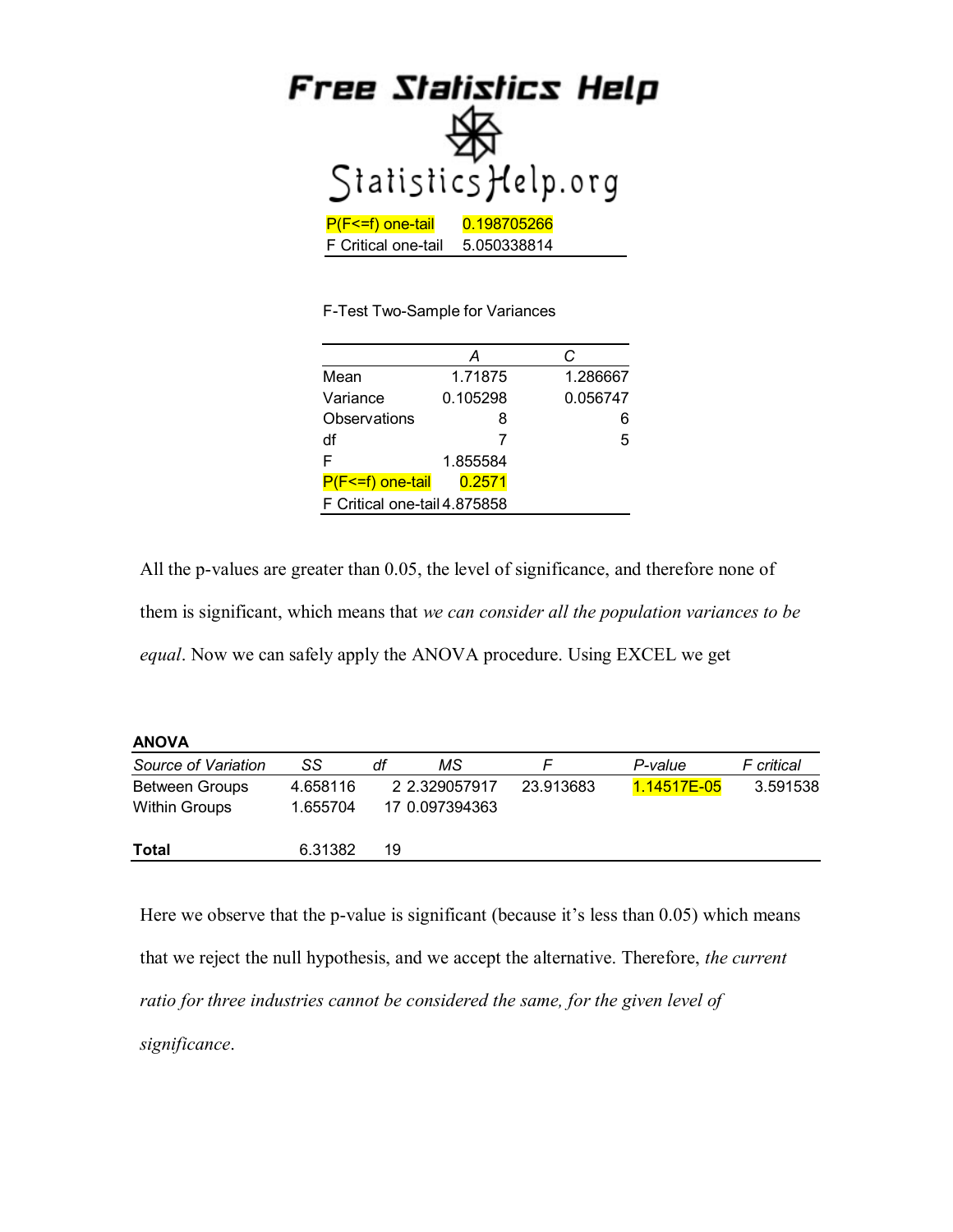

#### **Problem 4: Statistics - Confidence Intervals**

Find the margin of error, E, given that the college students annual earnings has a mean,  $p = $3967$ , and sample size  $n = 74$  and a standard deviation,  $a = $874$  and the degree of confidence is 95%.

**Solution:** We know that

$$
E = \frac{z_{\alpha/2}\sigma}{\sqrt{n}} = \frac{1.96 \times 874}{\sqrt{74}} = 199.13686
$$

#### **Problem 5: Statistics - Confidence Intervals**

The mean time before a certain headache remedy starts to work is 12 minutes with a standard deviation of 3. A new coating is used to help swallow the pill. A sample of 38 people using the pills with the new coating showed the mean time before it started to work was 14 minutes. Is there a difference with the new coating?

Test at the .01 level. State the hypotheses and identify the claim, find the critical value(s), compute the test value, make the decision, and summarize the results.

**Solution:** We have to test the following hypotheses:

$$
H_0: \mu = 12
$$
  
H<sub>A</sub>:  $\mu \neq 12$  (claim)

We use a two tailed test z-test (the population variance is known). The critical values for this test are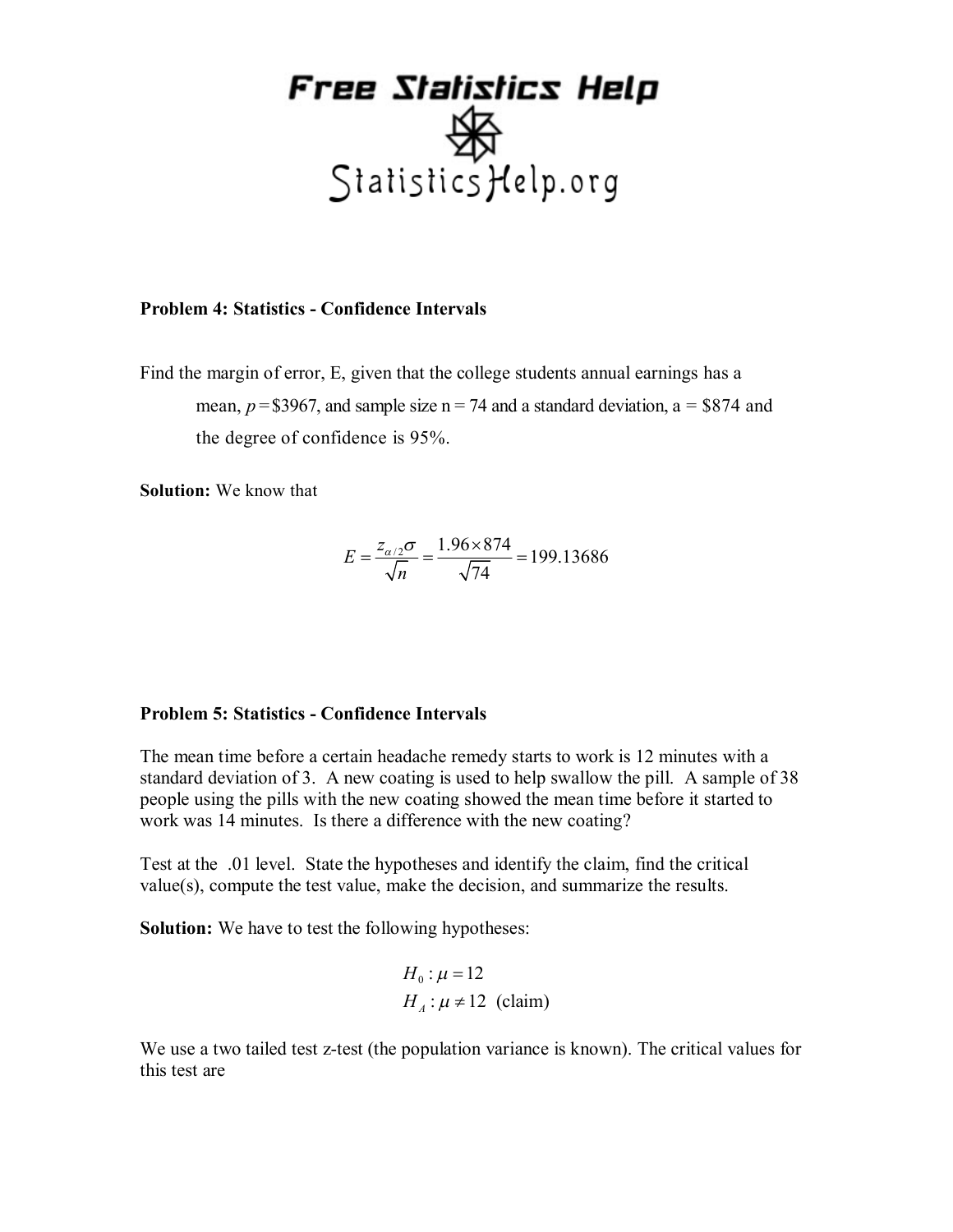

The rejection region is given by

$$
R = \{ z \in \mathbb{R} : \ \vert z \vert > 2.575 \}
$$

We compute now the z-statistics:

$$
z = \frac{\overline{X} - \mu}{\sigma / \sqrt{n}} = \frac{14 - 12}{3 / \sqrt{38}} = 4.109609
$$

This means that we reject the null hypothesis. *In other words, we have enough evidence to support the claim that there's a difference with the new coating*, at the 0.01 significance level.

#### **Problem 6: Statistics - Confidence Intervals**

An employment counselor found that in a sample of 100 unemployed workers, 65% were not interested in returning to work. Find the 95% confidence interval of the true proportion of workers who do not wish to return to work.

**Solution:** For the true proportion, the 95% confidence interval is given by

$$
CI = \left(\hat{p} - 1.96 \times \frac{\sqrt{\hat{p}(1-\hat{p})}}{\sqrt{n}}, \ \hat{p} + 1.96 \times \frac{\sqrt{\hat{p}(1-\hat{p})}}{\sqrt{n}}\right) = (0.556514, \ 0.743486)
$$

#### **Problem 7: Statistics - Confidence Intervals**

Sales of a new line of athletic footwear are crucial to the success of a newly formed company. The company wishes to estimate the avg. weekly sales of the new footwear to within \$150 with 98% reliability. The initial sales indicate the standard deviation of the weekly sales figures are approx. \$1525. How many weeks of data must be sampled for the company to get the information it desires?

**Solution:** The 98% Margin of error is equal to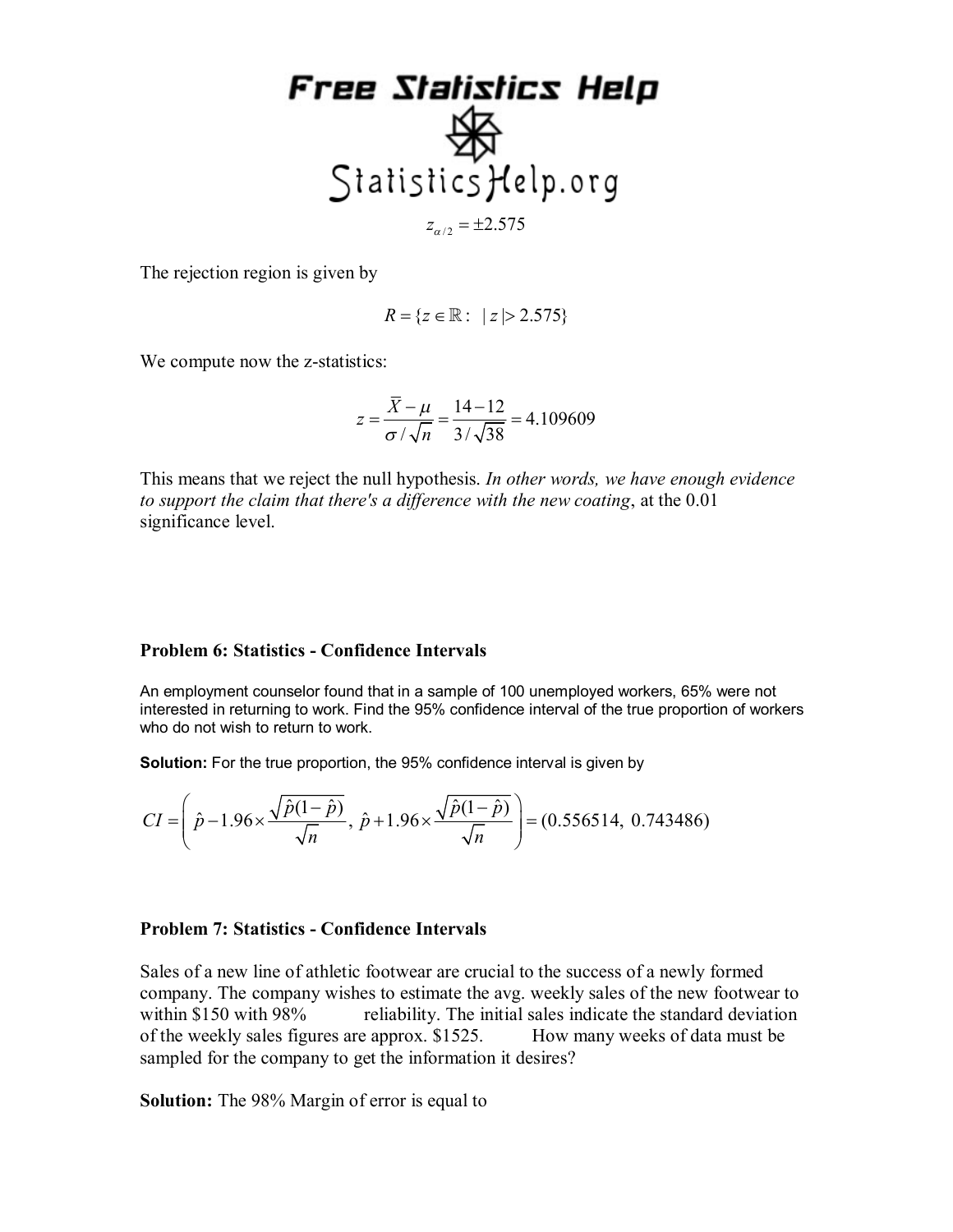### Free Statistics Help 多 Statistics Help.org  $MOE = 2.33 \times \frac{1525}{\sqrt{2}}$  $=2.33\times$

We need to estimate the avg. weekly sales of the new footwear to within \$150 with 98%, which means

*n*

$$
MOE = 2.33 \times \frac{1525}{\sqrt{n}} \le 150 \Leftrightarrow \left(\frac{2.33 \times 1525}{150}\right)^2 \le n \Leftrightarrow n \ge 561.1371
$$

#### **Problem 8: Statistics - Confidence Intervals**

A company wants to market a new product to their present customers. They survey 100 potential customers and find that 21 would buy the new product. If you presently have 38,232 customers, determine the actual number of customers that would purchase the new product with a 95% level of confidence.

**Solution:** Let *X* be the number of customers. We know that a 95% confidence interval is given by

$$
CI = (\mu - z_{\alpha/2} \times \sigma, \ \mu + z_{\alpha/2} \times \sigma)
$$

where  $\mu = Np = 38232 \times 0.21 = 8028.72$ ,

$$
\sigma = \sqrt{Np(1-p)} = \sqrt{38232 \times 0.21 \times 0.79} = 79.641
$$

and  $z_{\alpha/2} = 1.96$ . That means that the confidence interval is

$$
CI = (\mu - z_{\alpha/2} \times \sigma, \ \mu + z_{\alpha/2} \times \sigma) = (7862.624, \ 8184.816)
$$

**Problem 9: Statistics - Control Charts**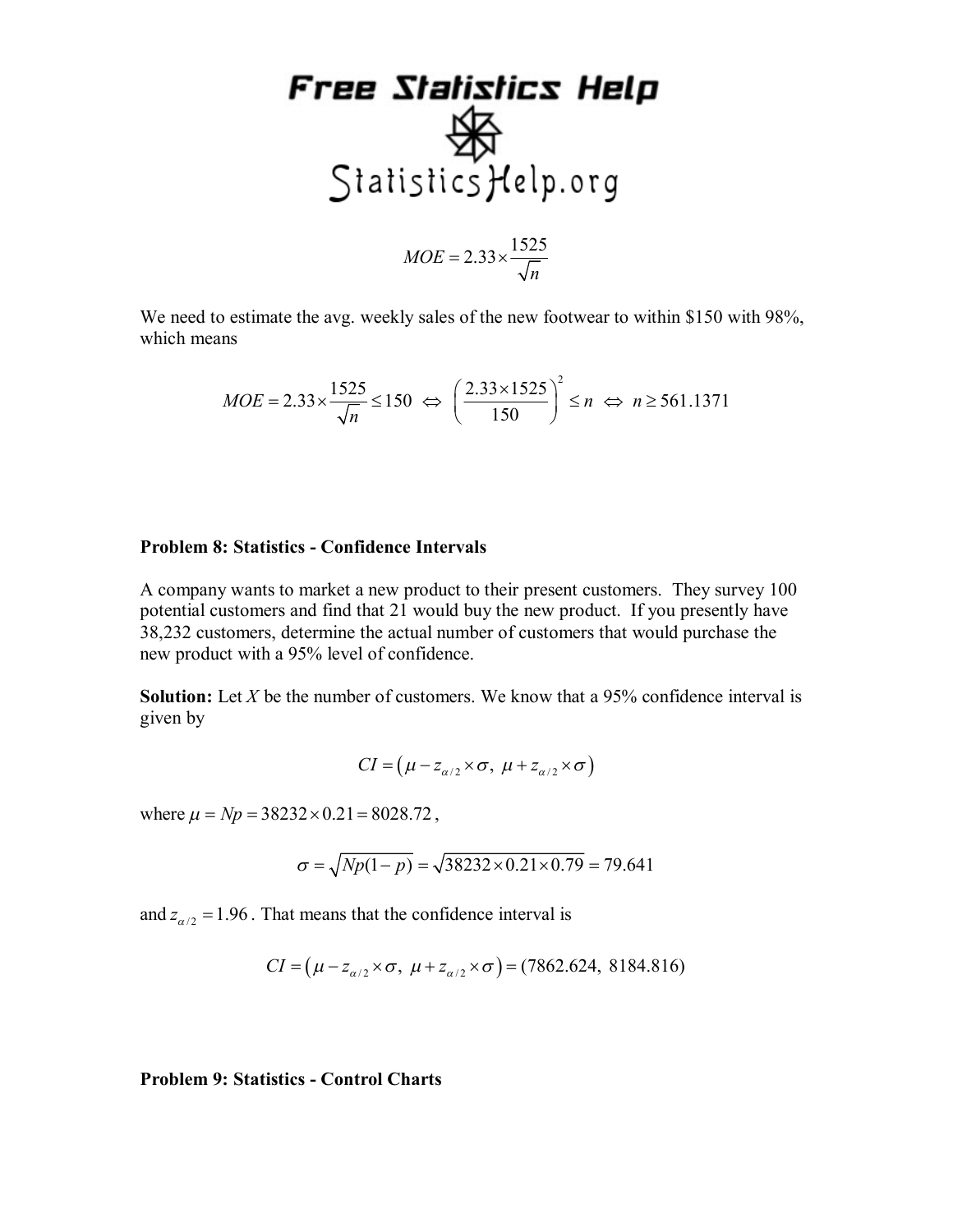The Highway Patrol has a target of 28 traffic tickets per week with standard deviation 5 tickets per week for a stretch of mountain highway. The number of tickets issued for 15 consecutive weeks is given below.  $t =$  number of week,  $x =$  number of tickets

a) Make a control chart for the above data.

b) Determine whether the process is in statistical control. If it is not, specify which out-of-control signals are present.

#### **Solution:**

**a)** The lower and upper limits are given by  $\mu \pm 3\sigma = 28 \pm 15$ . Then



 $LCL = 13$ , UCL=43

**b)** The process is in statistical control because the data don't go beyond the lower and upper limit.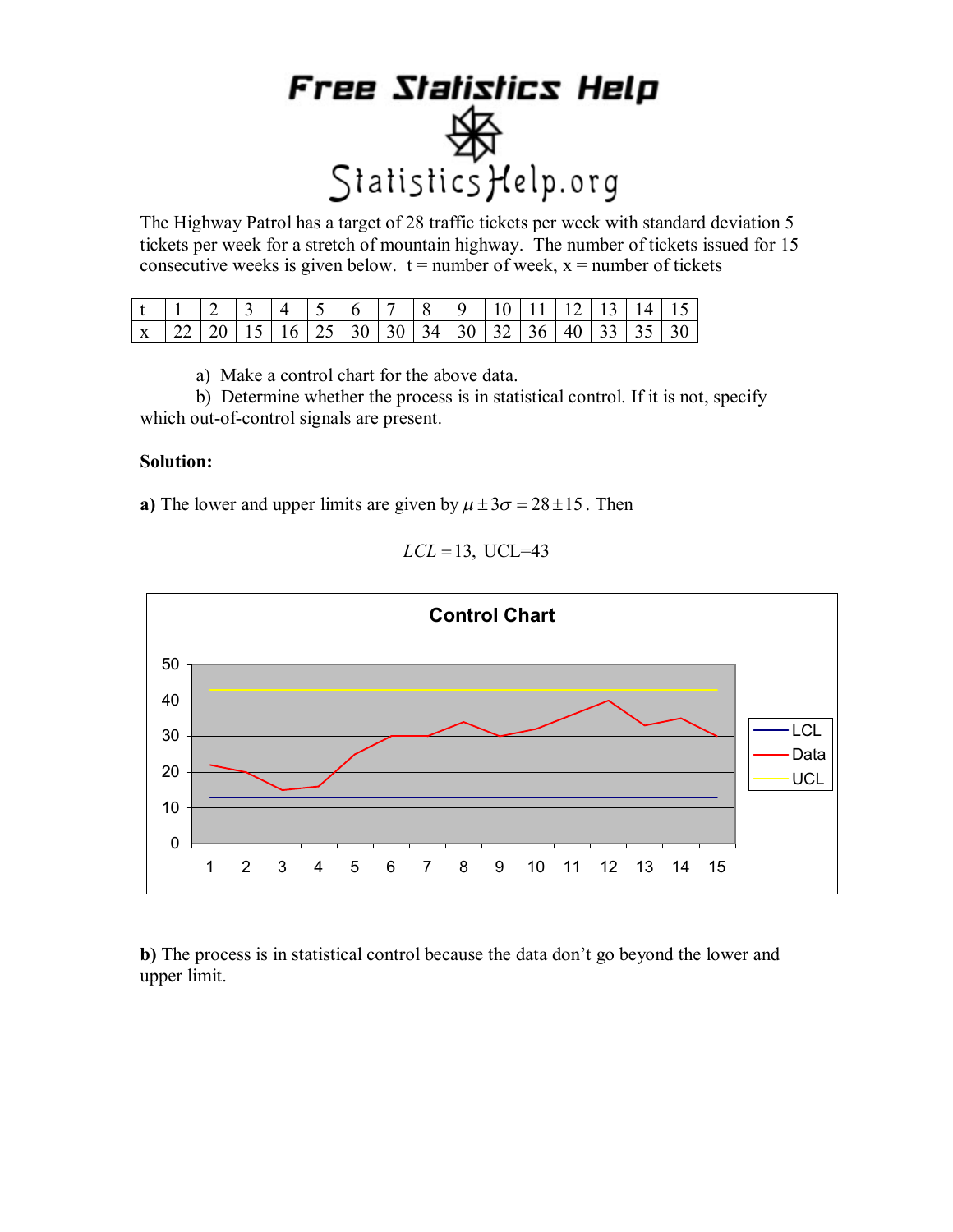

#### **Problem 10: Statistics - Correlation and Regression**

If, after the formulation of a least squares regression model, the 95% confidence interval for  $\beta_1$  is [-1.43; 2.62], what should be true about the overall F-test for a regression relationship? Explain.

**Solution:** The overall F-test is used to test the hypothesis

$$
H_0: \beta_1 = 0
$$

Since [-1.43; 2.62] contains  $\beta_1$  with 95% confidence, that means that we cannot reject the null hypothesis, which means that the F-statistic has to be less than the critical value.

#### **Problem 11: Statistics - Correlation and Regression**

A breeder of thoroughbred horses wishes to model the relationship between the gestation period and the length of life of a horse. The breeder believes that the two variables may follow a linear trend. The information in the table was supplied to the breeder form various thoroughbred stables across the state

| Horse | Gestation<br>period<br>x (days) | Life<br>Length<br>y (years) | Horse | Gestation<br>period<br>x (days) | Life<br>Length<br>y (years) |
|-------|---------------------------------|-----------------------------|-------|---------------------------------|-----------------------------|
|       | 416                             | 24                          |       | 356                             | 22                          |
| 2     | 279                             | 25.5                        | 6     | 403                             | 23.5                        |
| 3     | 298                             | 20                          |       | 265                             | 21                          |
| 4     | 307                             | 21.5                        |       |                                 |                             |

Summary statistics yield  $SS_{xx} = 21,752, SS_{xy} = 236.5, SS_{yy} = 22, x-bar = 332, and y-bar$  $=$  22.5. Calculate SSE,  $s^2$ , and s.

**Solution:** We first compute  $\hat{\beta}_1$ :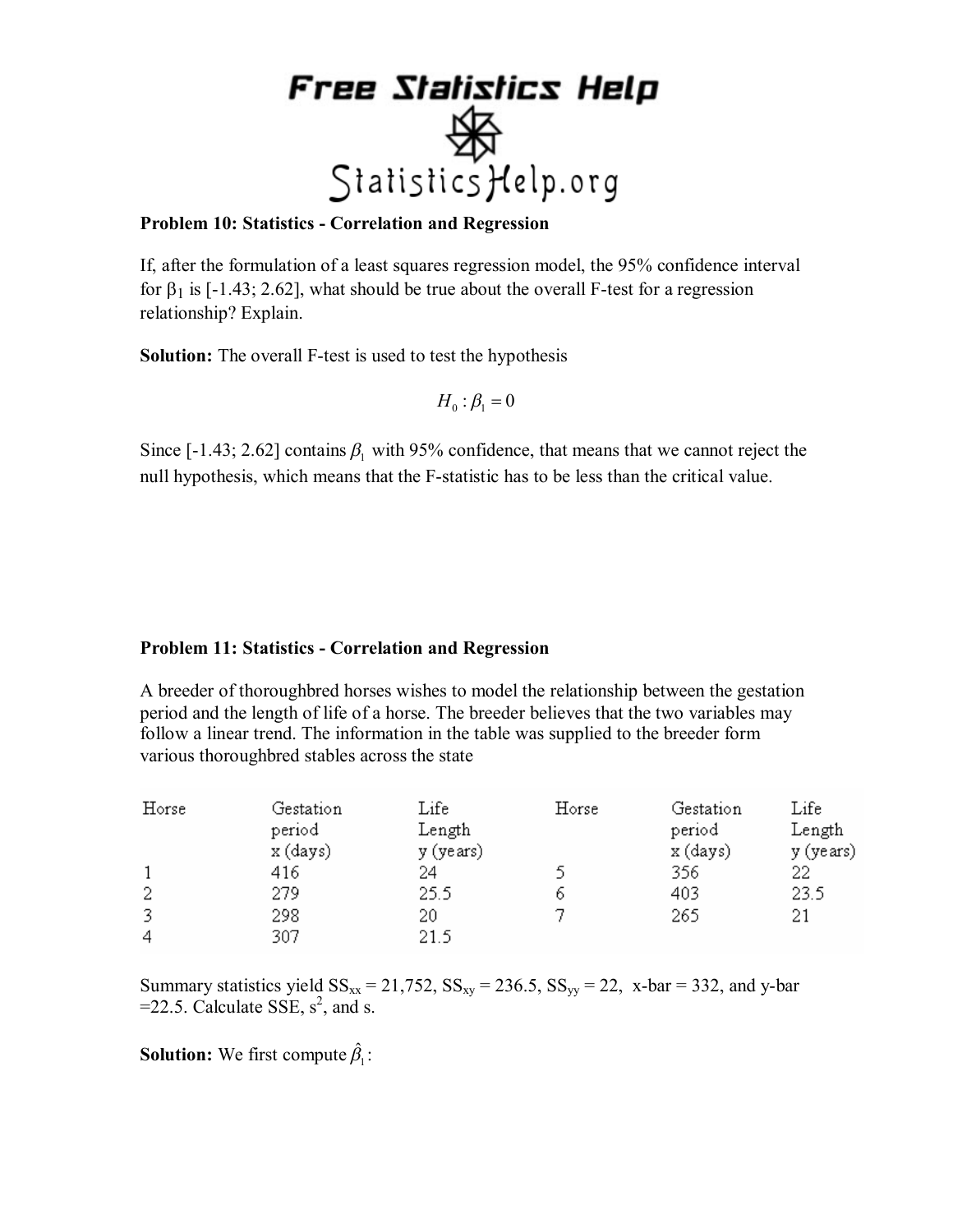

We now compute *SSE* :

2  $\frac{1}{2}$  0.010973 2245 - 2565 75 7 22  $SSE = SS_T - \hat{\beta}_1 SS_{XY} = \sum y_i^2 - n\overline{y}^2 - 0.010873 \times 236.5 = 3565.75 - 7 \times 22.5^2 - 0.010873 \times 236.5$ 

$$
= 19.42864
$$

Finally, we compute

$$
s^2 = \frac{SSE}{n-2} = \frac{19.42864}{5} = 3.885728
$$

which means that

$$
s = 1.971225
$$
.

#### **Problem 12: Statistics - Correlation and Regression**

The owner of a Ford dealer wants to study the relationship between the age of a car and its selling price. Listed below, there is a random sample of 12 used cars sold last year:

| Car            | Age | <b>Price</b> |
|----------------|-----|--------------|
|                | 9   | 8.1          |
| $\overline{2}$ | 7   | 6            |
| 3              | 11  | 3.6          |
| 4              | 12  | 4            |
| 5              | 8   | 5            |
| 6              | 7   | 10           |
| 7              | 8   | 7.6          |
| 8              | 11  | 8            |
| 9              | 10  | 8            |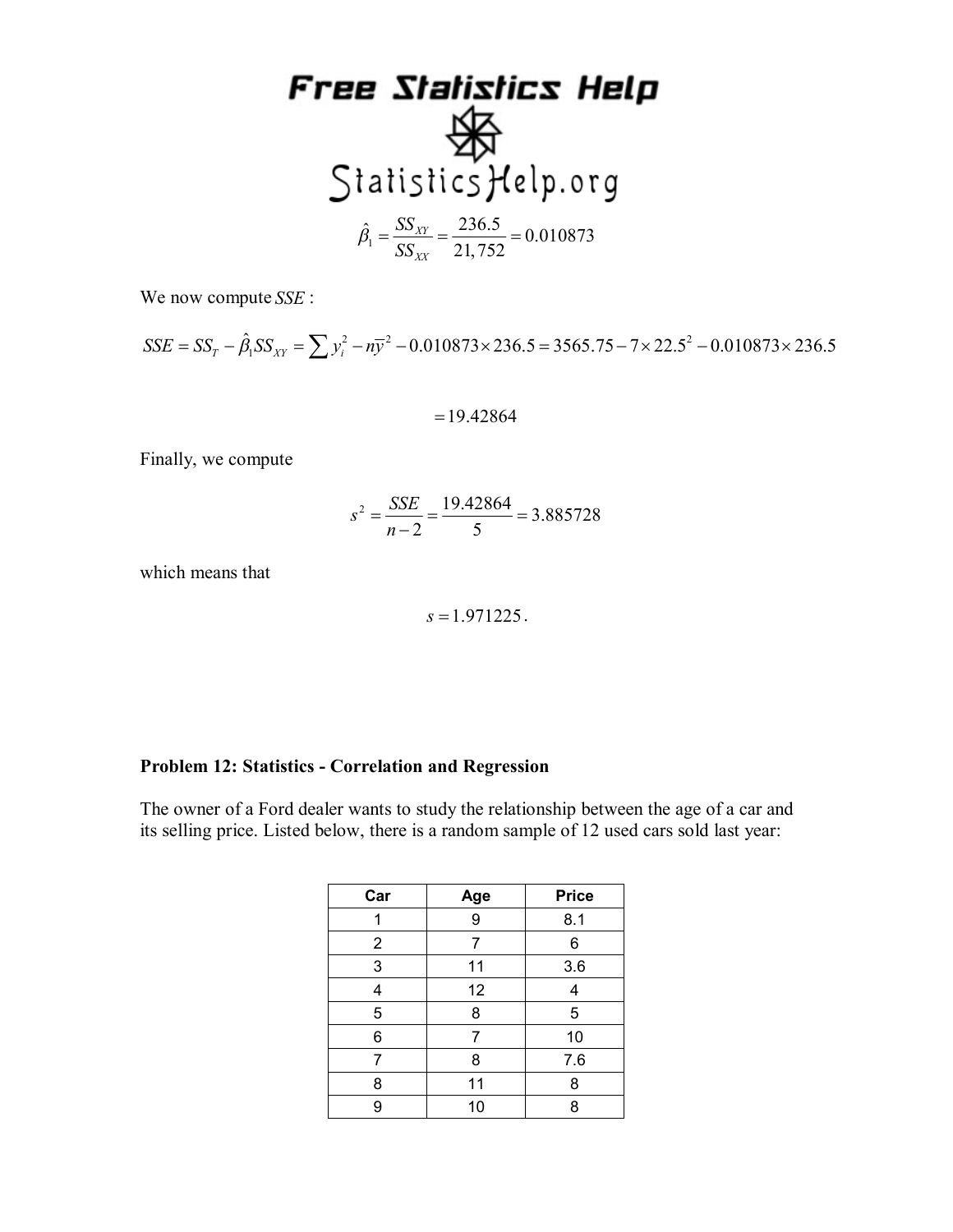| Free Statistics Help<br>Statistics Help.org |    |     |  |
|---------------------------------------------|----|-----|--|
| 10                                          | 12 | 6   |  |
| 11                                          | 6  | 8.6 |  |
| 12                                          | 6  | 8   |  |

(a) If we want to estimate the selling price on the basis of the age of a car, which variable is the dependent variable and which is the independent variable?

- (b) Draw a scatter diagram
- (c) Compute the coefficient of correlation
- (d) Compute the coefficient of determination
- (e) Interpret.

**Solution:** (a) The dependent variable is selling price, and the independent variable is age.

**(b)** First, we have the following scatterplot of the data:



(c) The following table is obtained: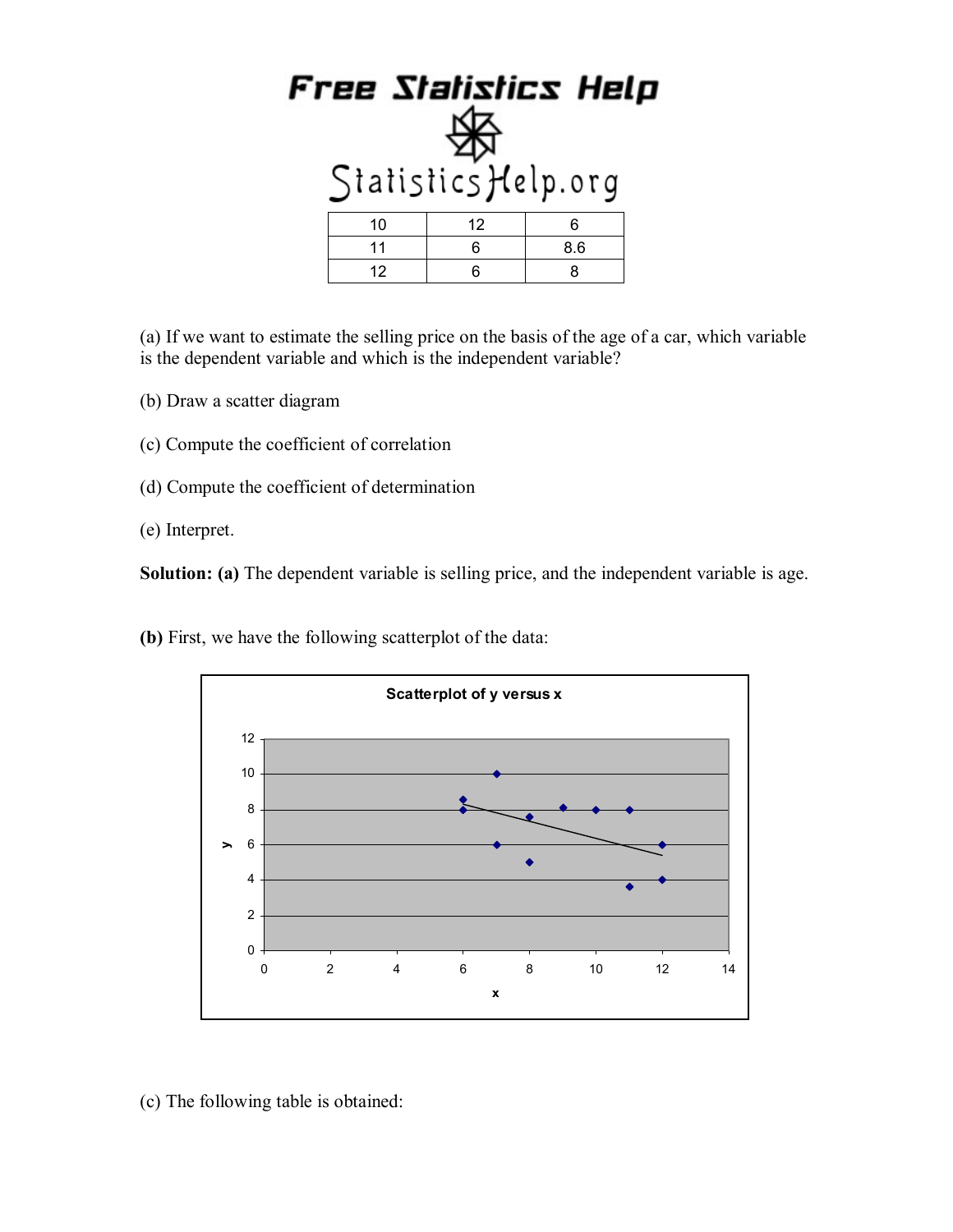|     | $\pmb{\mathsf{x}}$ | y    | $x \cdot y$ | $\mathbf{X}^2$ | $y^2$  |
|-----|--------------------|------|-------------|----------------|--------|
|     | 9                  | 8.1  | 72.9        | 81             | 65.61  |
|     | $\overline{7}$     | 6    | 42          | 49             | 36     |
|     | 11                 | 3.6  | 39.6        | 121            | 12.96  |
|     | 12                 | 4    | 48          | 144            | 16     |
|     | 8                  | 5    | 40          | 64             | 25     |
|     | 7                  | 10   | 70          | 49             | 100    |
|     | 8                  | 7.6  | 60.8        | 64             | 57.76  |
|     | 11                 | 8    | 88          | 121            | 64     |
|     | 10                 | 8    | 80          | 100            | 64     |
|     | 12                 | 6    | 72          | 144            | 36     |
|     | 6                  | 8.6  | 51.6        | 36             | 73.96  |
|     | 6                  | 8    | 48          | 36             | 64     |
|     |                    |      |             |                |        |
| Sum | 107                | 82.9 | 712.9       | 1009           | 615.29 |

In order to run a regression analysis, we need first to compute the correlation coefficient, in order to determine whether or not it makes sense to use a linear model.

Based on the results from the table above, we get the following results for the correlation coefficient:

$$
r = \frac{n \sum_{i=1}^{n} x_i y_i - \left(\sum_{i=1}^{n} x_i\right) \left(\sum_{i=1}^{n} y_i\right)}{\sqrt{n} \left(\sum_{i=1}^{n} x_i^2\right) - \left(\sum_{i=1}^{n} x_i\right)^2} \sqrt{n} \left(\sum_{i=1}^{n} y_i^2\right) - \left(\sum_{i=1}^{n} y_i\right)^2} = \frac{12 \times 712.9 - 107 \times 82.9}{\sqrt{12 \times 1009 - 107^2} \sqrt{12 \times 615.29 - 82.9^2}}
$$

 $=-0.5436$ 

(d) The coefficient of determination is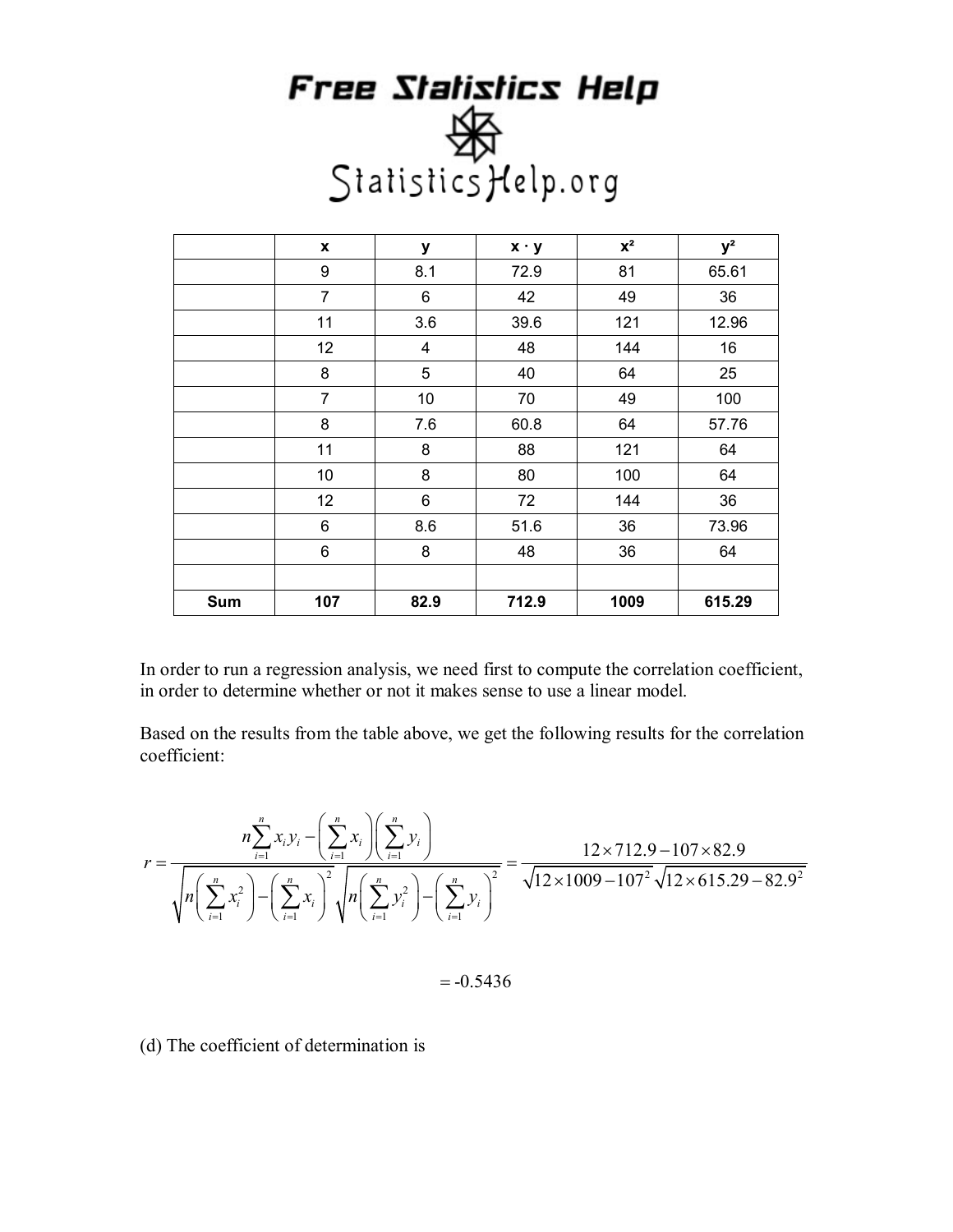

which means that 29.56% of the variation in *y* is explained by *x*.

(e) It is not surprising, because by common sense we know that, on average, the older a car is, the cheaper the price.

#### **Problem 13: Statistics - Descriptive Statistics**

What is the purpose of a survey? What are three examples of a survey and what potential purpose could each be used for?

**Solution:** Generally speaking, a survey corresponds to a way to gather information about a certain population based on the information provided by a reduced amount of individuals from that population. Surveys can be use to forecast the winner of the presidential election 2 weeks before the actual election, or to predict the success of a new product based on a marketing strategy, or determine what percentage of people is watching the TV show "Deal or not deal", based on a phone survey.

#### **Problem 14: Statistics - Descriptive Statistics**

The following display shows the number of people officially living in 215 randomly selected housing units in a densely populated area.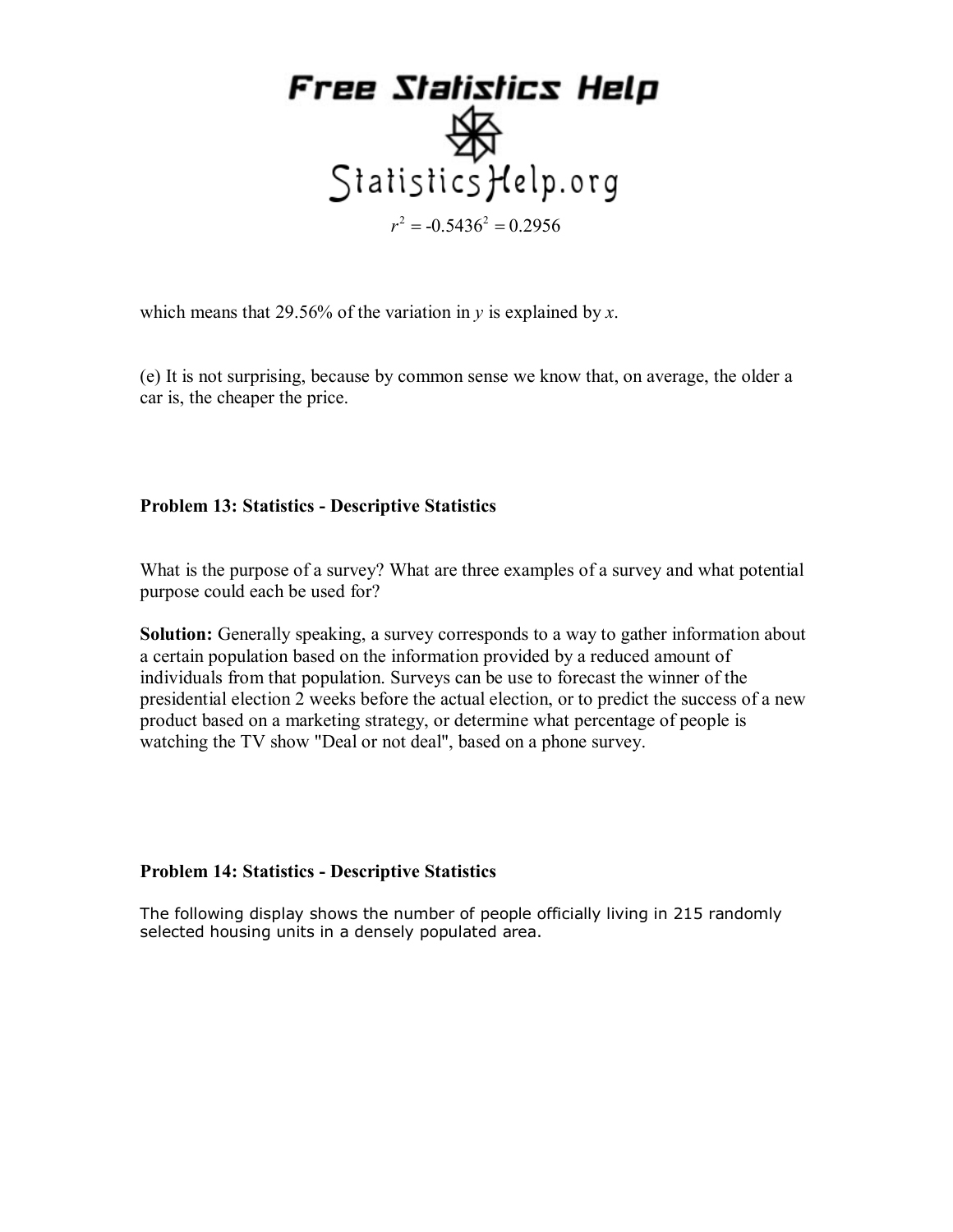



Use the above picture to answer the following questions. You may give approximate answers.

- a) In this sample, what percentage of the houses, have less than 5 people living in it?
- b) In this sample, what percentage of the houses, have more than 7 people living in it?

**Solution:** (a) The percentage is

$$
p = \frac{(17+13+11+4+2)}{215} \times 100 = 21.9\%
$$

(b) The percentage is

$$
p = \frac{(21+7+5+6)}{215} \times 100 = 18.1\%
$$

#### **Problem 15: Statistics - Descriptive Statistics**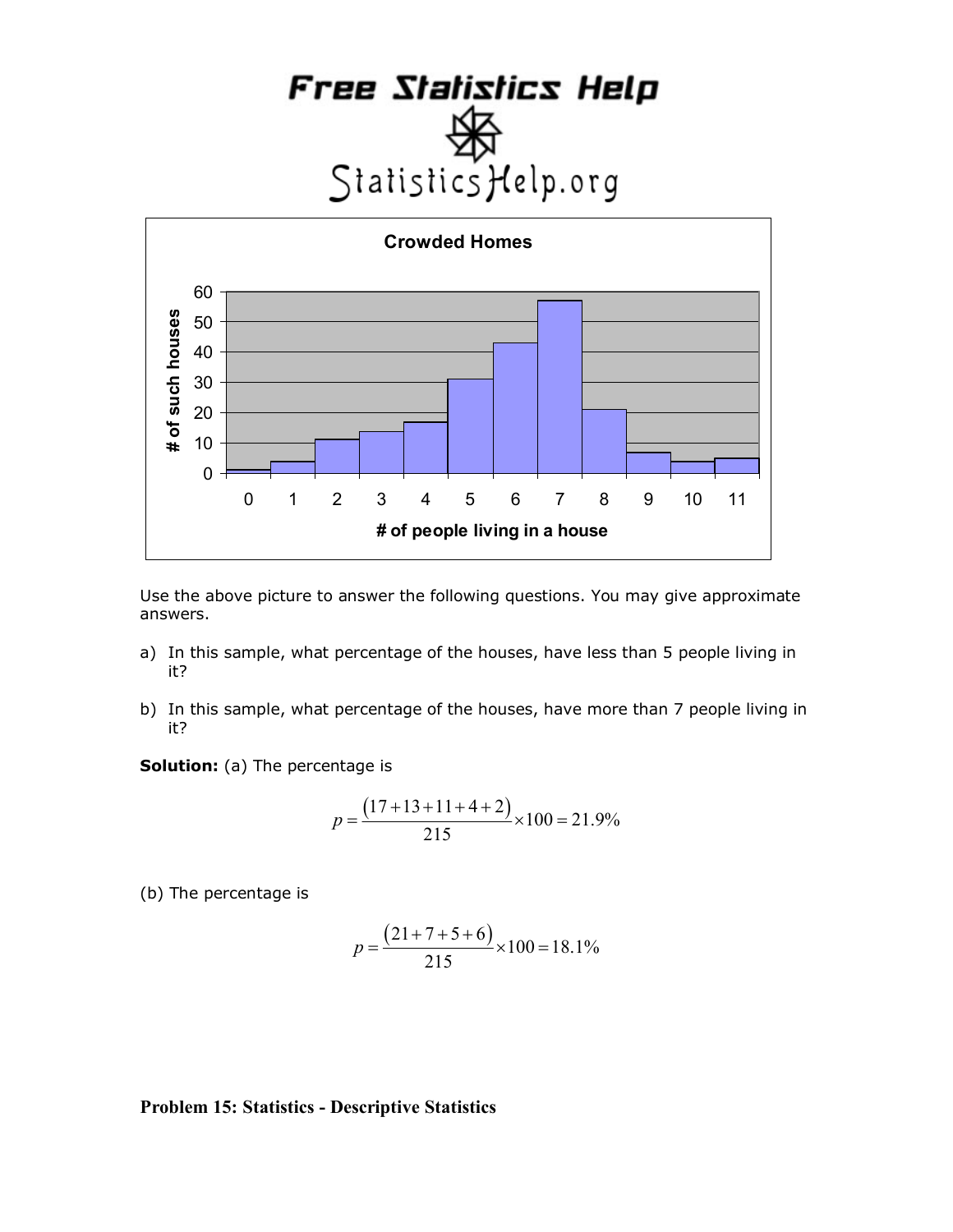Using the following values for X:  $X = 9, 1, 1, 1$ 

Find the value of the following expressions:

| а. | $\Sigma X^2$    |
|----|-----------------|
| b. | $(\Sigma X)^2$  |
| С. | $\Sigma(X - 3)$ |
| d. | $\Sigma(X-3)^3$ |

**Solution:** We have the following table:

| х  | $\mathsf{X}^2$ | $X-3$ | $(\underline{X-3})^{\overline{3}}$ |
|----|----------------|-------|------------------------------------|
|    | 81             | 6     | 216                                |
|    |                | $-2$  | -8                                 |
|    |                | $-2$  | -8                                 |
|    |                | $-2$  | -8                                 |
|    |                |       |                                    |
| 12 | ٩4             |       | 192                                |

which means that  $\sum X^2 = 84$ ,  $(\sum X)^2 = 12^2 = 144$ ,  $\sum (X-3) = 0$  and  $\sum (X-3)^3 = 192$ 

#### **Problem 16: Statistics - Hypothesis Testing**

2. Judy Povich is a fashion designer artist who designes the display windows in front of a large clothing store in New York City. Electronic counters at the entrances total the number of people entering the store each business day. Before Judy was hired by the store, the mean number of people entering the store each day was 3218. However, since Judy has started working, it is thought that this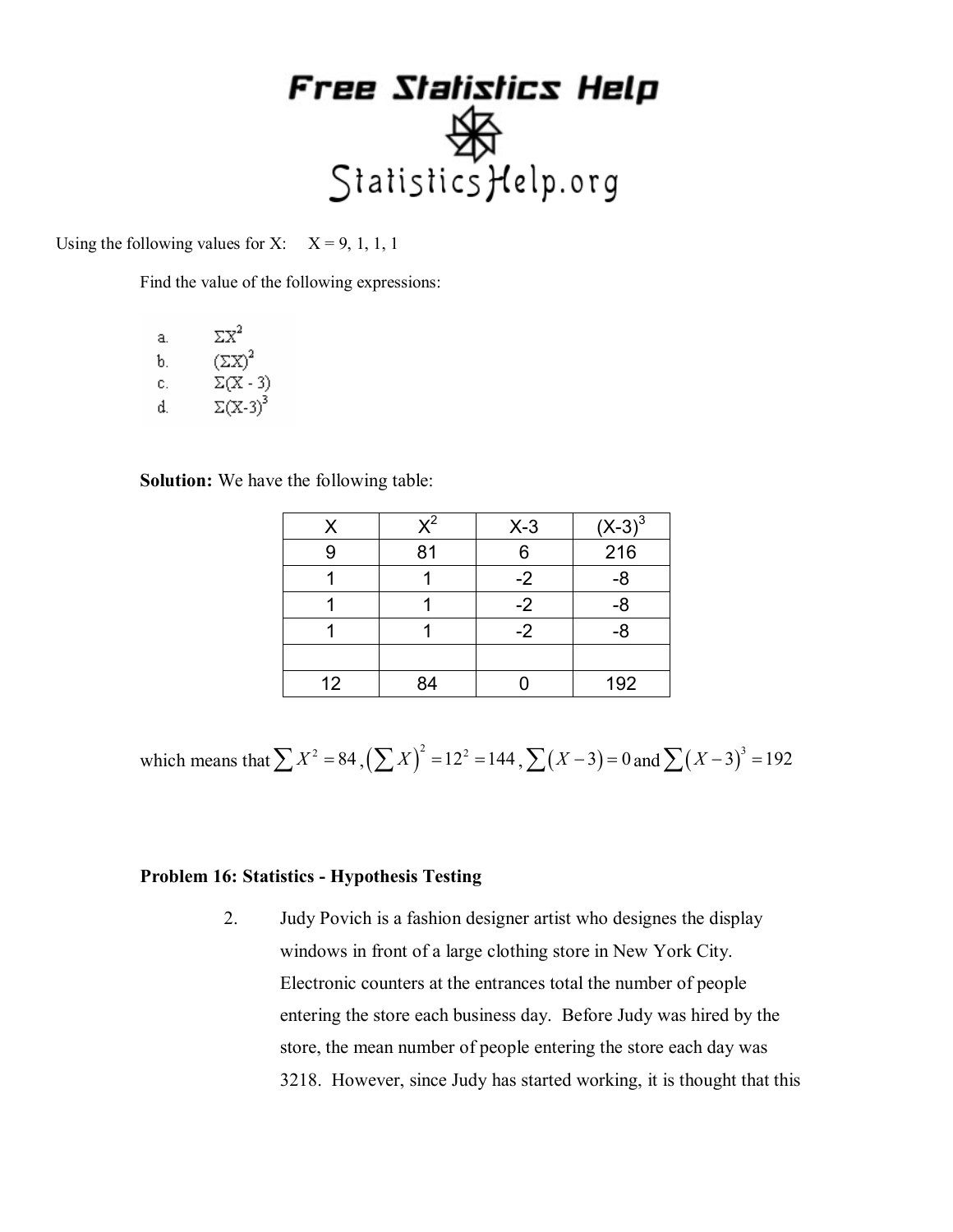number increased. A random sample of 42 business days after Judy began work gave an average  $\overline{X}$  = 3392 people entering the store each day. The sample standard deviation was  $s = 287$  people. Does this indicate that the average number of people entering the store each day has increased? Use a 1% level of significance.

 (a) What is the null hypothesis? What is the alternate hypothesis? Will we use a left-tailed, right-tailed, or two-tailed test? What is the level of significance?

 (b) What sampling distribution will we use? What is the critical value *z*o (or critical values  $\pm z_0$ )

(c) Sketch the critical region and show the critical value (or critical values).

(d) Calculate the *z* value corresponding to the sample statistic  $\overline{X}$  and show it's location on the sketch of part (c)

 (e) Based on your answers for parts (a) to (d), shall we reject or fail to reject (i.e., "accept") the null hypothesis at the given level of significance  $\alpha$ ? Explain your conclusion in the context of the problem.

(f) Are the data statistically significant?

**Solution:** (a) The hypotheses are

$$
H_0: \mu = 3218
$$
  

$$
H_A: \mu > 3218
$$

This corresponds to a right-tailed rejection region. The level of significance is  $\alpha = 0.01$ .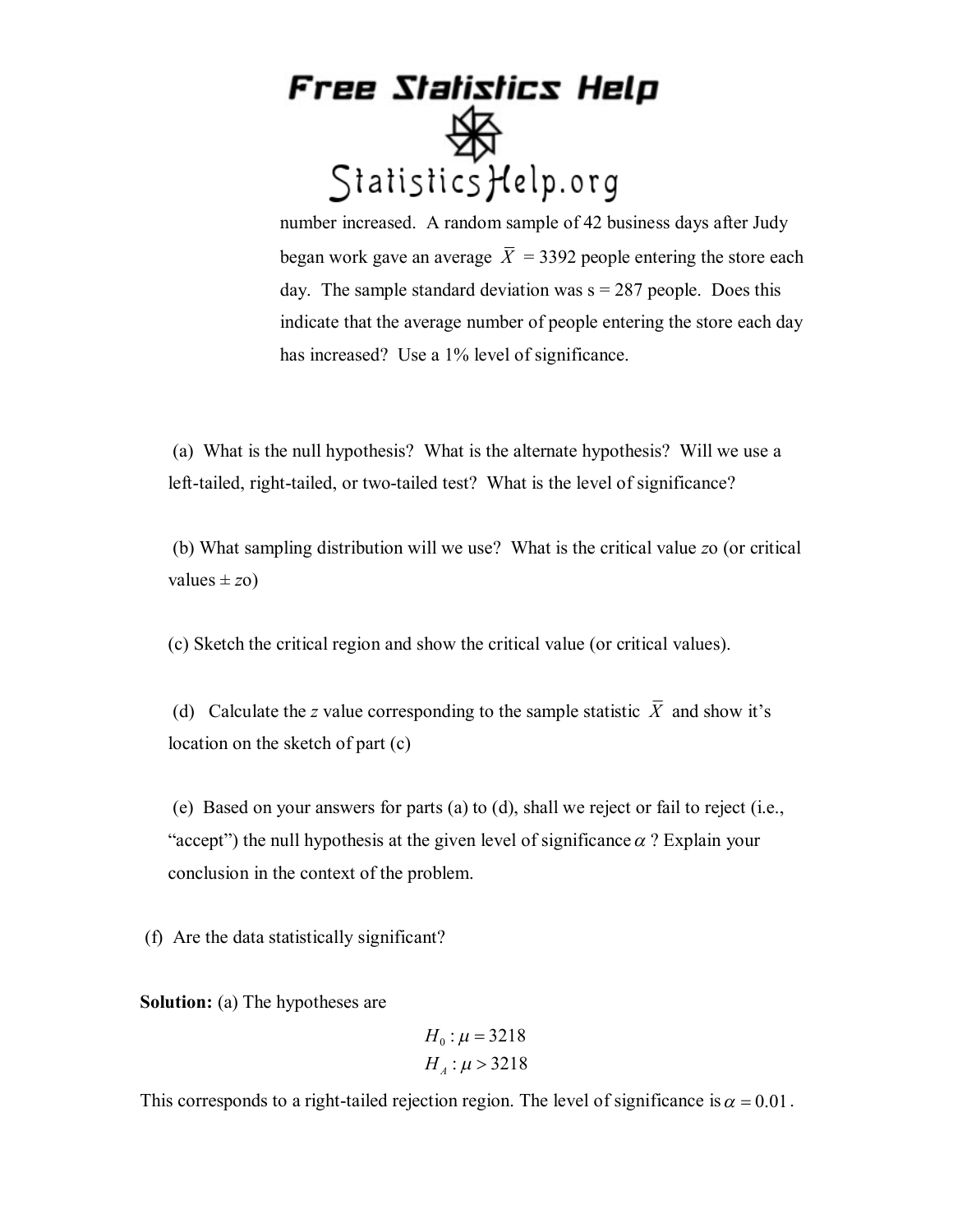

(b) We have that

$$
Z = \frac{\overline{X} - \mu}{\sigma / \sqrt{n}}
$$

has approximately a standard normal distribution. The critical value corresponds to

 $z_0 = 2.32635$ 

(c) We have the following graph



(d) The Z-value is computed as

$$
Z = \frac{3392 - 3218}{287 / \sqrt{42}} = 3.92909
$$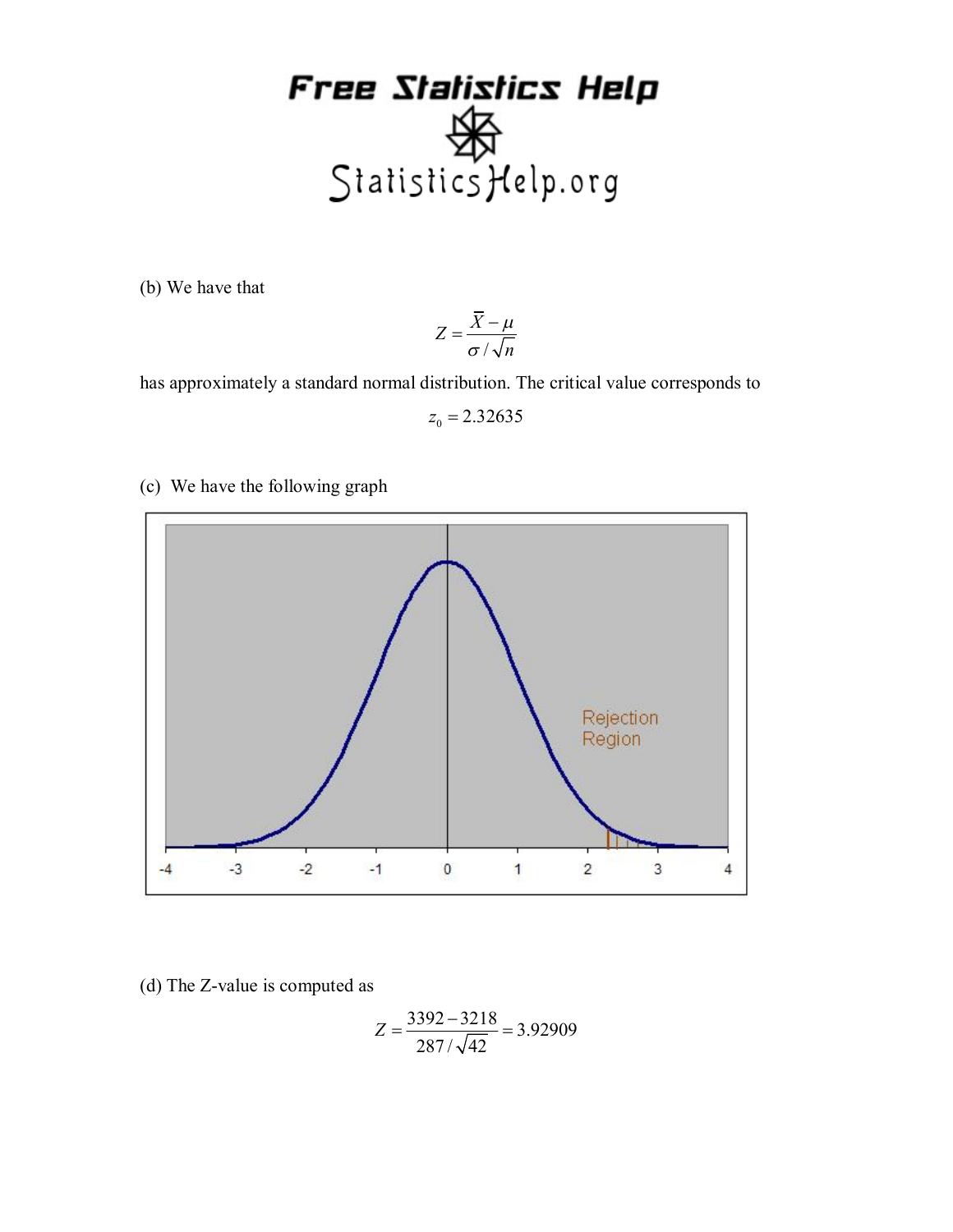

(e) We reject the null hypothesis because the Z-score is greater than the critical value  $z_0$ . This means that we have enough evidence to claim that the new designer draws more people to the store, with a significance of  $\alpha = 0.01$ 

(f) Yes.

#### **Problem 17: Statistics - Hypothesis Testing**

The management of White Industries is considering a new method of assembling its golf cart. The present method requires 42.3 minutes, on the average, to assemble a cart. The mean assembly time for a random sample of 24 carts, using the new method, was 40.6 minutes, and the standard deviation of the sample was 2.7 minutes. Using the .10 level of significance, can we conclude that the assembly time using the new method is faster?